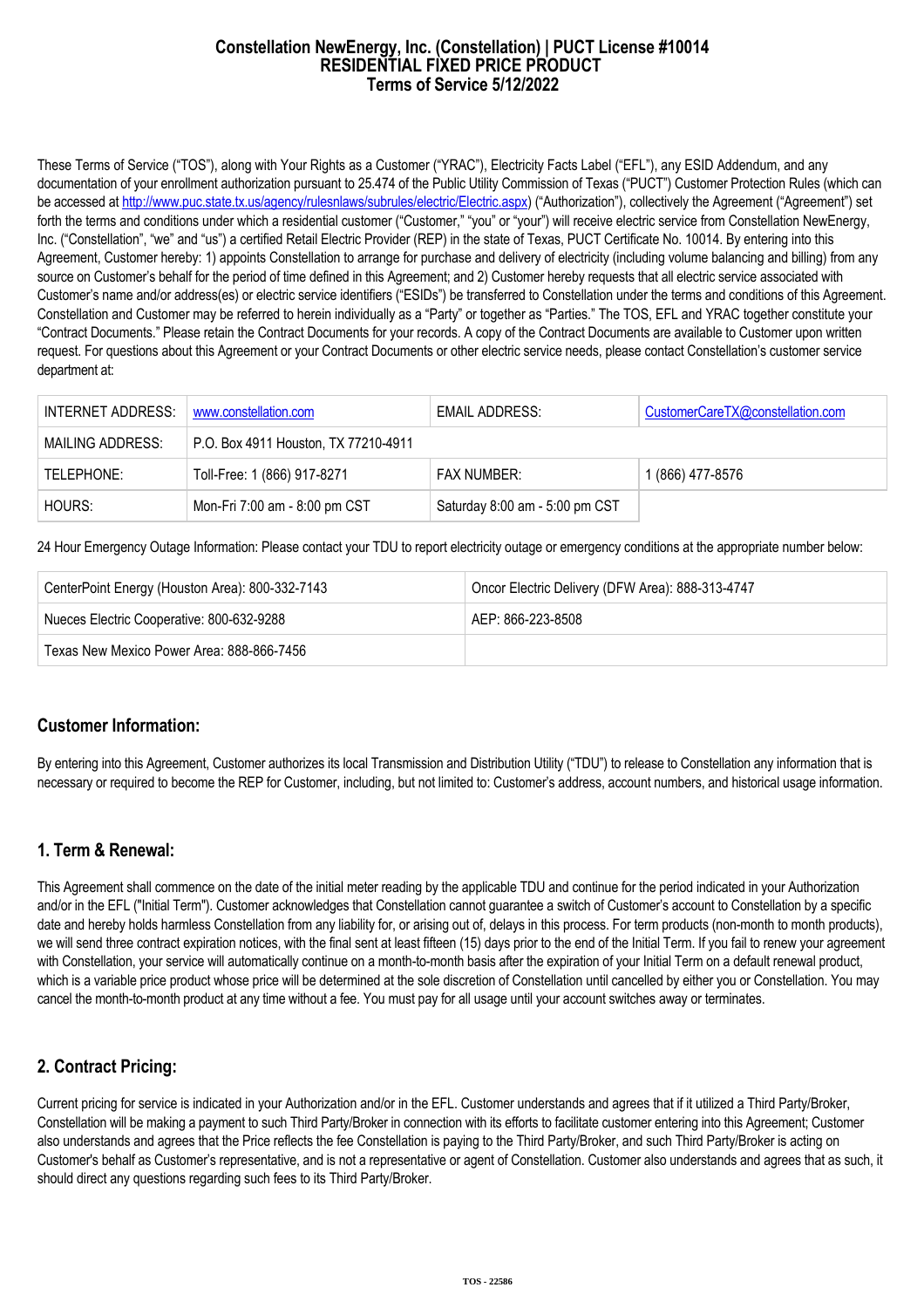# **3. Product Types:**

Constellation provides two different types of products including fixed rate, and variable price. Your Authorization and/or EFL specify the product type and the term that applies to your Agreement. Please note that only those parts of this section that describe your specific product type will apply to your Agreement.

Fixed Rate Products. Fixed Rate Products have a term of at least three (3) months. The price of a fixed rate product (which includes all recurring charges and ancillary service charges) may only change during your Initial Term to reflect actual changes in TDU charges, changes to the Electric Reliability Council of Texas ("ERCOT") or Texas Regional Entity, Inc. administrative fees charged to loads, or changes resulting from federal, state or local laws that impose new or modified fees or costs on us that are beyond our control. The price may not vary from the disclosed amount to reflect changes in ancillary service charges unless the commission (PUCT) expressly designates a specific type of ancillary service product as incurring charges beyond the REP's control for a customer's existing contract. Price changes resulting from these limited circumstances do not require us to provide you with advance notice.

Variable Price Products. Variable price products have a term of thirty-one (31) days or less and a price that varies according to the method disclosed on your EFL.

# **4. Material Changes by Constellation:**

Constellation will provide Customer with at least fourteen (14) calendar days advance written notice of any Material Change in this Agreement, either in Customer's bill or in a separate mailing. The changes will become effective on the date stated in the written notice. Customer may cancel this Agreement before the effective date of the Material Change, as identified in the advance written notice provided to Customer, without any Early Termination Fee.

### **5. Early Terminations:**

In the event that Constellation, or its activities hereunder, becomes subject to regulations of any kind whatsoever under any law, government body action or ERCOT action that has the effect of materially changing the circumstances from those that exist on the effective date of this Agreement then Constellation may pass through the economic effects to Customer of such change or Constellation may unilaterally terminate this Agreement without Customer's consent upon at least thirty (30) calendar days written notice to Customer without any obligation, payment or otherwise, to Customer or an Early Termination Fee.

### **6. Early Termination Fee:**

If Customer terminates this Agreement or defaults as described in Section 11 and/or 12 of this Agreement, then, unless otherwise provided herein, an Early Termination Fee shall be immediately due and paid by Customer to Constellation. The amount of the Early Termination Fee is set forth in the EFL. In the event that Customer moves out of the location(s) identified in this Agreement and the Customer provides Constellation with the following items: 1) proper and reasonable evidence of such move, such as a bill in Customer's name at Customer's new location and 2) a forwarding address for which Constellation is able to confirm as the new residence of Customer, then the Early Termination Fee will not apply.

### **7. Invoicing, Payment, Interest, and Credit Requirements:**

Customer will receive a monthly invoice from Constellation (Customers in the Nueces service territory only have a choice of billing options. Nueces customers have the right to request a single bill or two bills for electricity service. For business reasons, Constellation only offers the two bill option. You will receive a bill each month from Nueces for its delivery services, and you will receive a bill from Constellation for our power supply services. Please note that BOTH bills will need to be paid each month.). All invoices are due and payable sixteen (16) calendar days from the date the invoice was issued. Customer must provide to Constellation written notice setting forth in particular detail any disputed amount, including the calculations with respect to any errors or inaccuracies claimed. If it is subsequently determined that Customer owes Constellation any portion of the disputed amount, Customer shall remit to Constellation within five (5) business days following such determination the outstanding balance. Any amounts that may have been overpaid or underpaid shall be applied to the next monthly invoice.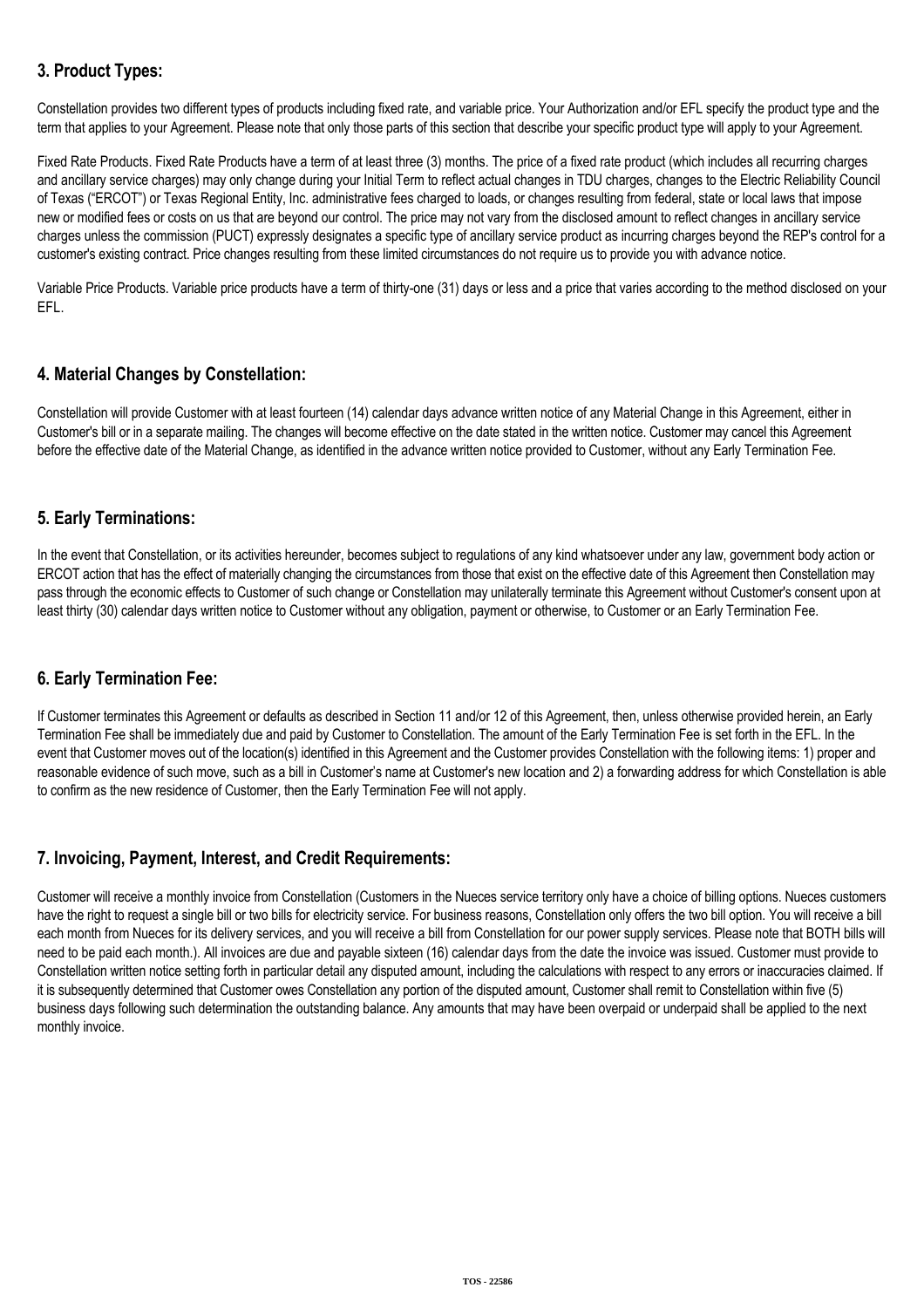Customer is responsible for all regulatory charges, taxes, duties, fees, levies, premiums or any other charges of any kind, whether direct or indirect, relating to the sale, purchase or delivery of electricity, together with all interest, penalties or other additional amounts imposed, including but not limited to gross receipts tax, PUCT Assessment, sales tax, consumption tax, use tax, value added tax, kWh, commercial activity or other privilege tax, and any other tax (whether in effect as of the effective date of this Agreement or thereafter) imposed by any governmental entity. Constellation reserves the right to include in any subsequent invoice, adjustments related to previous invoices, previous invoicing errors, meter read errors, miscalculation of taxes or other errors or omissions. Customer authorizes Constellation, and Constellation reserves the right, to charge Customer's credit/debit card and/or checking account without notice for any unpaid balances that are past due. If the account is referred to a collection company, Constellation reserves the right to bill Customer a fee not to exceed thirty-three percent (33%) of the amount being collected. If the account is referred for legal actions, any and all attorney fees and court costs will be billed to the Customer. Customer shall be responsible for any and all fees associated with or incurred by Constellation in collecting any amounts owed to Constellation, including, but not limited, to attorneys' fees, court costs and any fees charged by a collection agency.

## **Budget Billing:**

Constellation offers a levelized payment plan ("Budget Billing") which allows customers to pay a calculated average amount for electric service each month. The program is available to 1) customers who are not currently delinquent in payment and 2) delinquent customers in limited situations. At least every twelve (12) months, Constellation will reconcile Customer's account and calculate a new Budget Billing amount accordingly. Constellation will credit Customer's account for any over-billed amount and will include any under-billed amount in the new Budget Billing amount. Customer may opt-out of Budget Billing by 1) paying the full balance due and 2) providing Constellation with notice of your desire to be removed from Budget Billing. Budget Billing does not affect your obligation to pay for all actual usage and other associated charges taxes and fees. Failure to pay your monthly bill on or before the stated due date may result in Constellation's cancellation of your participation in Budget Billing.

### **Bill Payment and Other Assistance:**

An energy assistance program is available to Customers who have severe financial hardships and temporarily may be unable to pay their bills. The program is funded in part by contributions from Constellation customers. In certain circumstances for which Customer must qualify, you may have the right to establish a payment arrangement or deferred payment plan with Constellation. A payment plan allows you to pay your bill after the due date, but before the next bill is due. A deferred payment plan is an arrangement between Constellation and Customer that permits the Customer to pay an outstanding bill in installments that extend beyond the due date of the next bill. Constellation will confirm all deferred payment plans in writing. Please call for additional information.

If Customer or a person permanently residing at Customer's residence has special needs that require Customer or such person to be dependent on electrical equipment or power medical equipment, then you may qualify as a Chronic Condition or Critical Care residential customer. It is Customer's responsibility to advise Constellation in writing upon application for service if Customer or a person permanently residing at Customer's residence is or may qualify as a Critical Care or Chronic Condition residential customer. Upon request, we will provide you the PUCT's standardized Critical Care or Chronic Condition Eligibility Determination Form, which must be completed by your physician and returned to us or the TDU. The ultimate decision to grant either designation rests with your TDU. Additional information regarding Critical Care and Chronic Condition designations may be found in your YRAC.

# **8. Additional Charges & Fees:**

Constellation will charge a one-time late payment penalty of 5% for each delinquent month's charges that remain unpaid after the close of business on the bill due date. Additionally, Constellation will charge: 1) a \$30 fee for any returned check, electronic fund transfer or credit card transaction not processed due to insufficient funds or credit availability; 2) a \$20 disconnection fee for processing an electric service disconnection transaction; 3) a \$20 reconnection fee in the event that Constellation processes a reconnection transaction on your account, (such fees are in addition to any disconnect/reconnect fees that may be assessed by your TDU, and are assessed regardless of whether or not your electric service is actually disconnected by the TDU if the transaction orders are sent); 4) a \$6.95/call fee for customers who make a payment via a call center agent; and 5) any charges or fees that the TDU charges Constellation including but not limited to fees to initiate or switch service, transport and distribute electricity to your service location, read your meter, and terminate or restore service. These charges are passed on to you by Constellation, along with certain charges and fees assessed by ERCOT.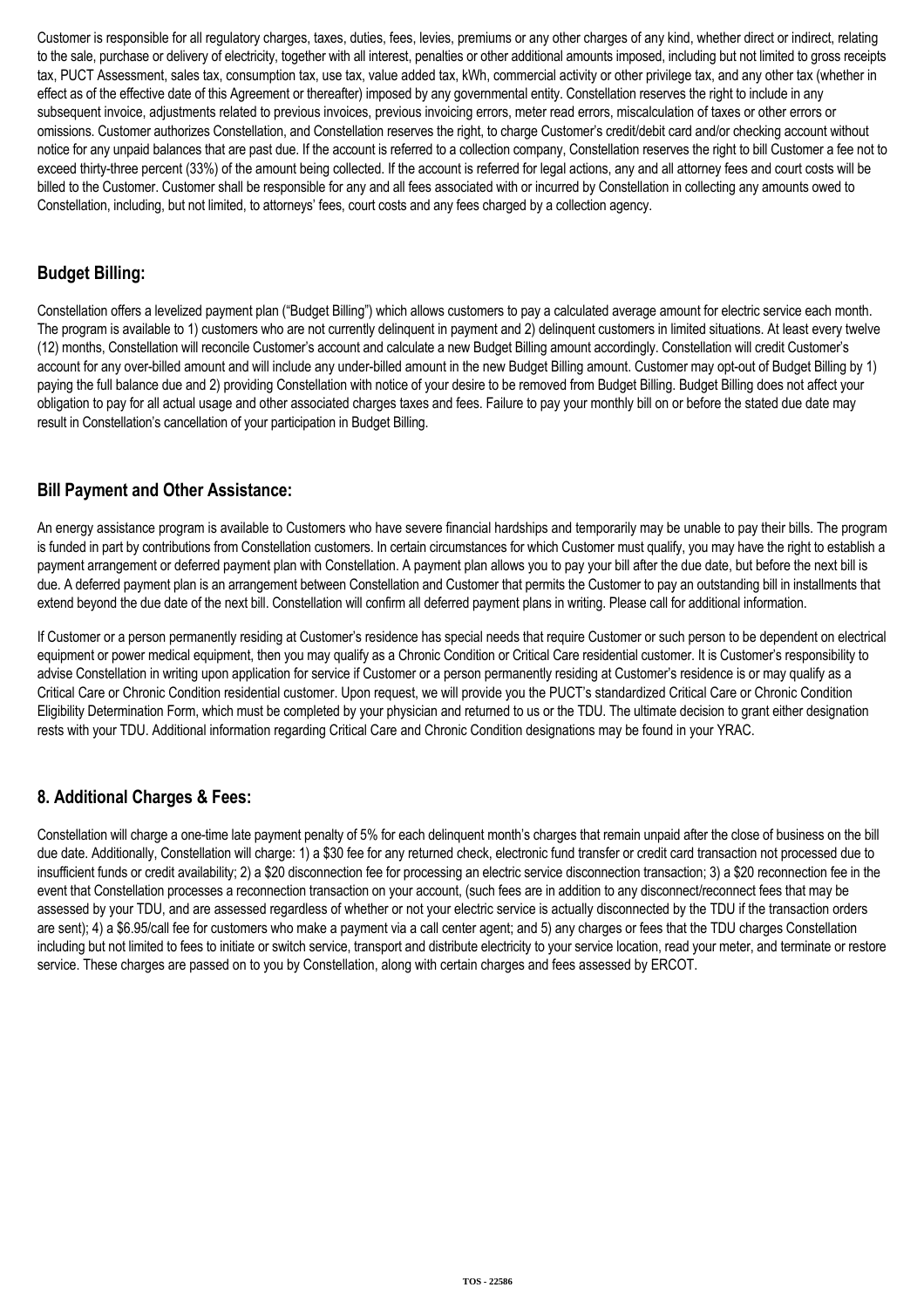### **9. Customer Acknowledgements:**

Customer acknowledges that the TDU is solely responsible for reading Customer's meter or recorded data, as applicable, and that Constellation cannot and does not read a Customer's meter or recorded data, but is bound by the readings and data provided by the TDU. Customer further acknowledges that Constellation's ability to invoice Customer depends on the TDU's ability to furnish Constellation with all necessary information including meter readings or recorded data, as applicable. In the absence of such information from the TDU, Constellation may invoice Customer based on estimated meter reading according to the Customer's historical usage. As soon as practicable, and after receipt of actual Customer's energy consumption from the TDU, Constellation will reconcile any difference(s) between estimated and actual usage charges.

# **10. Credit Requirements & Deposit:**

Constellation may investigate the Customer's credit history at any time. Constellation may refuse electric service at any time to anyone who does not meet Constellation's credit standards or if Customer cannot pay the requisite deposit or demonstrate satisfactory credit. Constellation may also refuse to provide service to a Customer for one or more of the reasons specified in Section 25.477 of the PUCT rules and regulations (<http://www.puc.state.tx.us/agency/rulesnlaws/subrules/electric/Electric.aspx>).

Applicants who are sixty-five (65) years of age or older who are not currently delinquent in payment of any electric service account are deemed as having established satisfactory credit. A Customer or applicant may be deemed as having established satisfactory credit if the Customer or applicant has been determined to be a victim of family violence as defined in the Texas Family Code §71.004 (see website for more details at [http://www.statutes.legis.state.tx.us/\)](http://www.statutes.legis.state.tx.us/), by a family violence center or by treating medical personnel. This determination shall be evidenced by submission of a certification letter developed by the Texas Council of Family Violence.

### **Deposits:**

If Customer fails to demonstrate satisfactory credit, as determined in the sole discretion of Constellation, then Customer may be required to pay a deposit prior to service being provided, if at all. Such deposit shall not exceed an amount equal to the greater of one-fifth of the Customer's estimated annual billing or; the sum of the Customer's estimated billings for the next two (2) months. Deposits may be waived or refunded with a valid letter of credit for electric services received at the address and account name supplied on this application.

Deposits held more than thirty (30) days will accrue interest from the date of receipt at the annual rate established by the PUCT. Accrued interest will be applied annually to Customer's account. Upon termination of service or after twelve (12) consecutive months of service with no late payments of any kind, Constellation will apply the deposit plus accrued interest, if any, against Customer's account or outstanding balance on Customer's final bill. Any credit balance remaining on an inactive account after the final bill will be refunded in the form of a company check and will be mailed within thirty (30) calendar days.

# **11. Default and Disconnection:**

A Default means:

- Failure of Customer to pay any amounts due under this Agreement within the time strictly provided herein; or
- Failure of Customer to perform any material term of this Agreement; or
- Determination that any representation upon which this Agreement is based is false; or
- Immediately after Customer files for or is otherwise placed in bankruptcy; or
- Determination by the TDU that any tampering has occurred at the Customer's meters.
- Prevention by Constellation to initiate and/or provide service to Customer's meters for any reason, including but not limited to a switch-hold or permitting issues.

Default of this Agreement, including without limitation, non-payment of Customer's bill may result in an order for the TDU to disconnect the Customer's electric service at the Customer's meters; and the termination of this Agreement at the sole discretion of Constellation. Moreover, Constellation may seek to have your electric service disconnected after providing you at least ten (10) calendar days' notice for any of the following reasons: (1) failure to pay a bill owed to Constellation, or to make a deferred payment arrangement by the date of disconnection; (2) failure to comply with the terms of a deferred payment agreement made with Constellation; (3) using service in a manner that interferes with the service of others or the operations of non-standard equipment; (4) failure to pay a deposit required by Constellation; or (5) failure of the guarantor to pay the amount guaranteed when Constellation has a written agreement, signed by the guarantor, which allows for disconnection of the guarantor's service.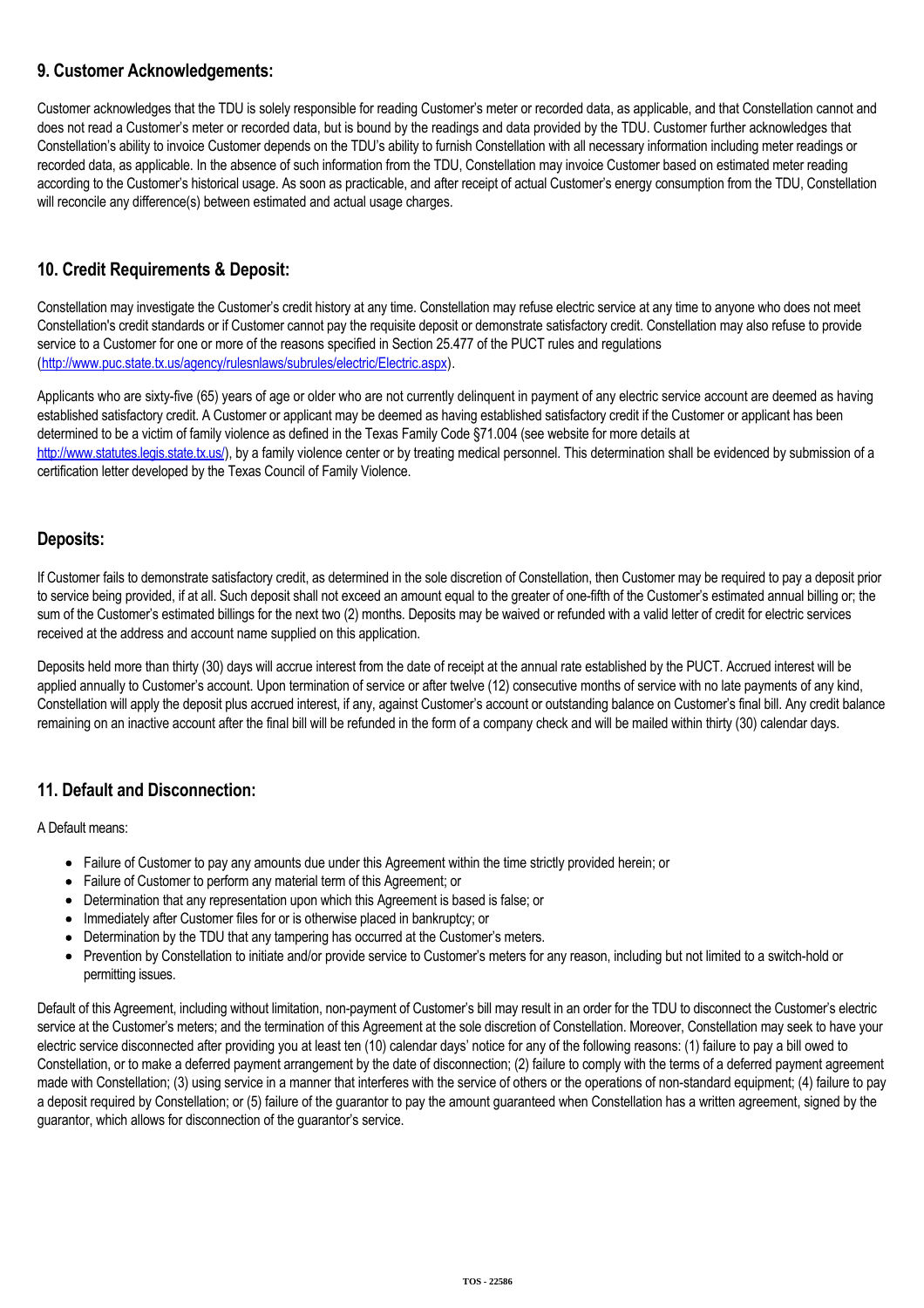Constellation may authorize your TDU to disconnect your electric service without prior notice to you if: (1) certain dangerous circumstances exist; (2) service is connected without the authority by a person who has not made application for service; (3) service is reconnected without authority after disconnection for non-payment; (4) there has been tampering with the equipment used to measure the amount of electricity used; or (5) there is evidence of theft of service. Payments may be made in person at any authorized payment center (please call us or visit our web site to get a list of the cash payment locations in your area), by phone to Constellation during normal business hours (Monday – Friday 8:00 am to 5:00 pm) or on-line at www.constellation.com. SERVICE MAY BE DISCONNECTED AGAIN WITHOUT NOTICE FOR ANY RETURNED PAYMENTS. A deposit or additional deposits may be required on accounts that have been disconnected for non-payment.

Upon satisfactory correction of the reasons for the disconnection, Constellation will notify your TDU to reconnect your service. Constellation will continue to serve you under this Agreement in effect prior to issuance of the disconnection notice. If your service was disconnected due to a dangerous situation, your service will be reconnected once you notify Constellation that you have corrected and satisfactorily resolved the dangerous situation. Please allow 24 to 48 hours for completion of reconnect orders.

## **12. Remedies upon Default:**

If Customer defaults then, in addition to any rights and/or remedies available to Constellation in this Agreement, in law or in equity, Constellation may unilaterally terminate this Agreement and issue a "move out" transaction, and Customer shall be subject to and responsible for payment of any applicable Early Termination Fee. Thereafter, Constellation may calculate all amounts due under this Agreement and Customer shall pay those amounts within five (5) calendar days from the date of invoice. Customer shall be liable for payment of any and all fees related to and/or arising out of Customer's default, including without limitation, attorneys' fees, court costs, collection fees, and demands for payment. If Customer defaults, then Customer may be required to reapply for electric service and pay a deposit in order to again become a Customer.

### **13. Representations and Warranties:**

As a material inducement to entering into this Agreement, Customer hereby represents and warrants to Constellation as follows:

- This Agreement constitutes a legal, valid, and binding obligation of Customer, enforceable against Customer in accordance with its terms, subject to bankruptcy, insolvency, reorganization, and other laws affecting creditor's rights generally, and with regard to equitable remedies, subject to the discretion of the court before which proceedings to obtain same may be pending; and
- Customer has knowledge, understanding and experience that enable Customer to evaluate the merits and risks of entering into this Agreement;

# **14. Forward Contract:**

Constellation and Customer acknowledge and agree that the transactions contemplated by this Agreement constitute "forward contracts" within the meaning of the United States Bankruptcy Code, and further acknowledge and agree that Constellation is a "forward contract merchant." (<http://uscode.house.gov/download/pls/11C1.txt>).

### **15. Assignment:**

Customer shall not assign this Agreement or any of its rights or obligations hereunder without the prior written consent of Constellation, which consent may not be unreasonably withheld. Notwithstanding the foregoing, Constellation may, without the consent of Customer:

- Transfer, sell, pledge, encumber or assign this Agreement or the accounts, revenues or proceeds hereof in connection with any financing or other financial arrangements; and
- Transfer or assign this Agreement to its affiliate; and
- Transfer or assign this Agreement to any person or entity succeeding to all or substantially all of its assets; and

Customer hereby acknowledges and consents to Constellation's pledge and contingent assignment or subrogation of all rights and obligations hereunder. In the event any other provision of this Agreement shall be deemed to prohibit or otherwise restrict Constellation's assignment, subrogation or pledge of its rights hereunder, this provision shall control.

### **16. Binding Effect:**

This Agreement shall inure to the benefit of, and be binding upon, Constellation and Customer and their respective successors and permitted assigns.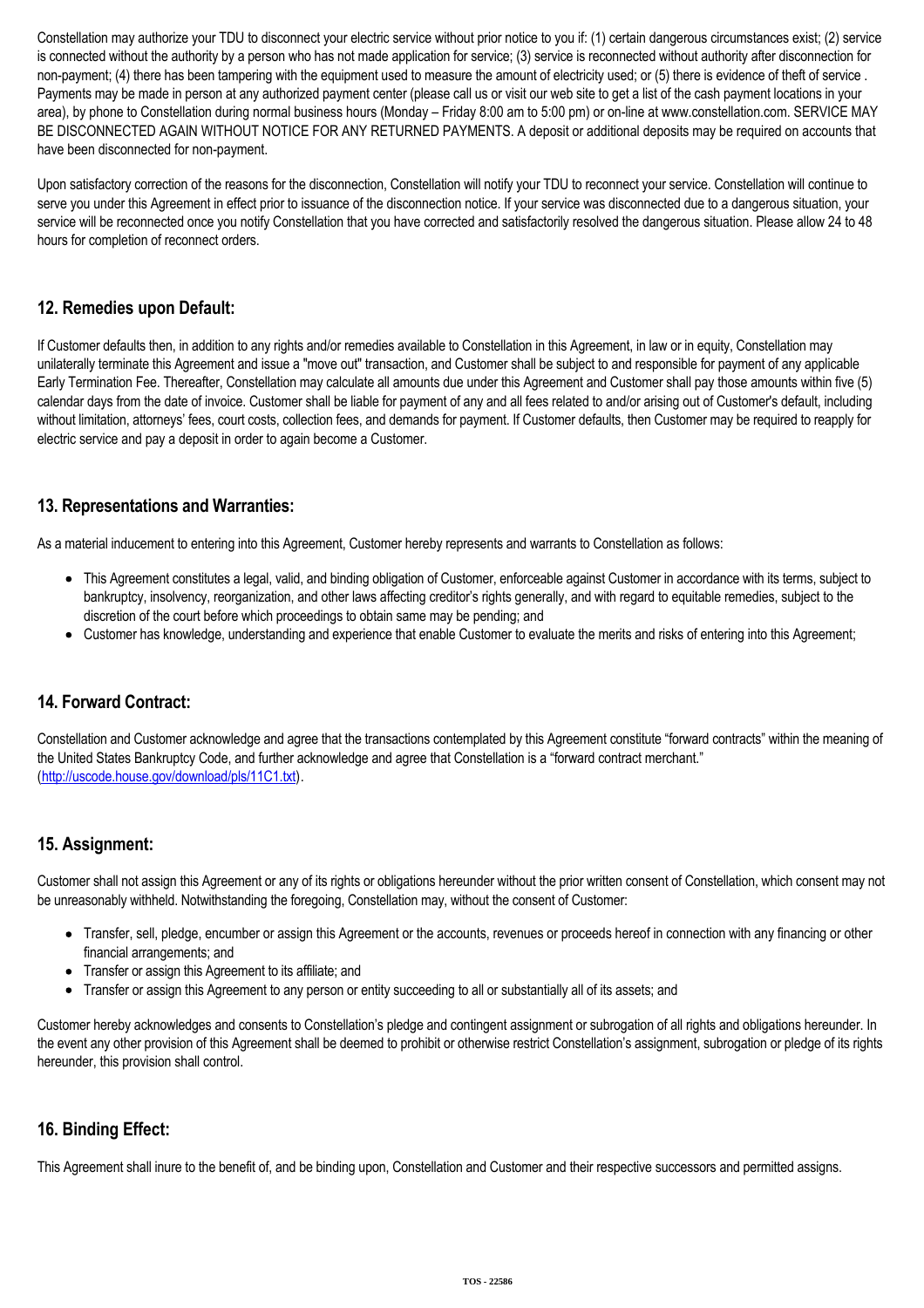# **17. Force Majeure:**

Constellation shall not be liable in damages for any act or event that is beyond its control and which could not be reasonably anticipated and prevented through the use of reasonable measures, including, but not limited to, an act of God, act of the public enemy, war, terrorism, insurrection, riot, fire, explosion, labor disturbance or strike, wildlife, unavoidable accident, equipment or material shortage, breakdown or accident to machinery or equipment, or good faith compliance with a then valid curtailment, order, regulation or restriction imposed by governmental, military, or lawfully established civilian authorities, including any order or directive of ERCOT.

### **18. Excuse:**

If an event occurs which makes it impossible for Constellation to perform this Agreement, including without limitation, any of the foregoing force majeure events, then our performance under this Agreement shall be excused for the duration of such event. This could be an event affecting Customer's TDU, such as a facility outage on their electric distribution lines.

# **19. LIMITATION OF REMEDIES, LIABILITY AND DAMAGES:**

CONSTELLATION AND CUSTOMER CONFIRM THAT THE EXPRESS REMEDIES AND MEASURES OF DAMAGES PROVIDED IN THIS AGREEMENT SATISFY THE ESSENTIAL PURPOSES HEREOF, FOR BREACH OF ANY PROVISION FOR WHICH AN EXPRESS REMEDY OR MEASURE OF DAMAGES IS PROVIDED IN THIS AGREEMENT, SUCH EXPRESS REMEDY OR MEASURE OF DAMAGES SHALL BE THE SOLE AND EXCLUSIVE REMEDY, THE LIABILITY SHALL BE LIMITED AS SET FORTH IN SUCH PROVISION AND ALL OTHER REMEDIES OR DAMAGES AT LAW OR IN EQUITY ARE WAIVED. IF NO REMEDY OR MEASURE OF DAMAGES IS EXPRESSLY HEREIN PROVIDED, THE LIABILITY SHALL BE LIMITED TO DIRECT ACTUAL DAMAGES ONLY.

SUCH DIRECT ACTUAL DAMAGES SHALL BE THE SOLE AND EXCLUSIVE REMEDY AND ALL OTHER REMEDIES OR DAMAGES AT LAW OR IN EQUITY ARE WAIVED. UNDER NO CIRCUMSTANCE SHALL CONSTELLATION BE LIABLE FOR CONSEQUENTIAL, INCIDENTAL, PUNITIVE, EXEMPLARY OR INDIRECT DAMAGES, LOST PROFITS OR OTHER BUSINESS INTERRUPTION DAMAGES, BY STATUTE, IN TORT OR CONTRACT, UNDER ANY INDEMNITY PROVISION OR OTHERWISE.

IT IS THE INTENT OF CONSTELLATION AND THE CUSTOMER THAT THE LIMITATIONS HEREIN IMPOSED ON REMEDIES AND THE MEASURE OF DAMAGES BE WITHOUT REGARD TO THE CAUSE OR CAUSES RELATED THERETO, INCLUDING THE NEGLIGENCE OF ANY PARTY, WHETHER SUCH NEGLIGENCE BE SOLE, JOINT OR CONCURRENT, OR ACTIVE OR PASSIVE. TO THE EXTENT ANY DAMAGES REQUIRED TO BE PAID HEREUNDER ARE LIQUIDATED, CONSTELLATION AND CUSTOMER ACKNOWLEDGE THAT THE DAMAGES ARE DIFFICULT OR IMPOSSIBLE TO DETERMINE AND THE LIQUIDATED DAMAGES CONSTITUTE A REASONABLE APPROXIMATION OF THE HARM OR LOSS.

### **20. Dispute Resolution:**

Constellation and Customer agree in good faith to attempt to resolve any disputes as detailed in the YRAC. Any communications concerning disputed debts, including an instrument tendered as full satisfaction of a debt, are to be sent to the attention of the "Legal Department" at P.O. Box 4911 Houston, TX 77210-4911.

### **21. UCC:**

Except as otherwise provided for in this Agreement, the provisions of the Uniform Commercial Code ("UCC") of Texas shall govern this Agreement and Energy shall be deemed a "good" for purposes of the UCC [\(http://www.statutes.legis.state.tx.us/Docs/BC/htm/BC.1.htm#1.101\)](http://www.statutes.legis.state.tx.us/Docs/BC/htm/BC.1.htm#1.101).

### **22. Warranty Disclaimer:**

EXCEPT AS EXPRESSLY SET FORTH IN THIS AGREEMENT CONSTELLATION DOES NOT MAKE AND EXPRESSLY NEGATES ANY OTHER REPRESENTATION OR WARRANTY, WRITTEN OR ORAL, EXPRESS OR IMPLIED, INCLUDING ANY REPRESENTATION OR WARRANTY WITH RESPECT TO CONFORMITY TO MODELS OR SAMPLES, MERCHANTABILITY, OR FITNESS FOR ANY PARTICULAR PURPOSE.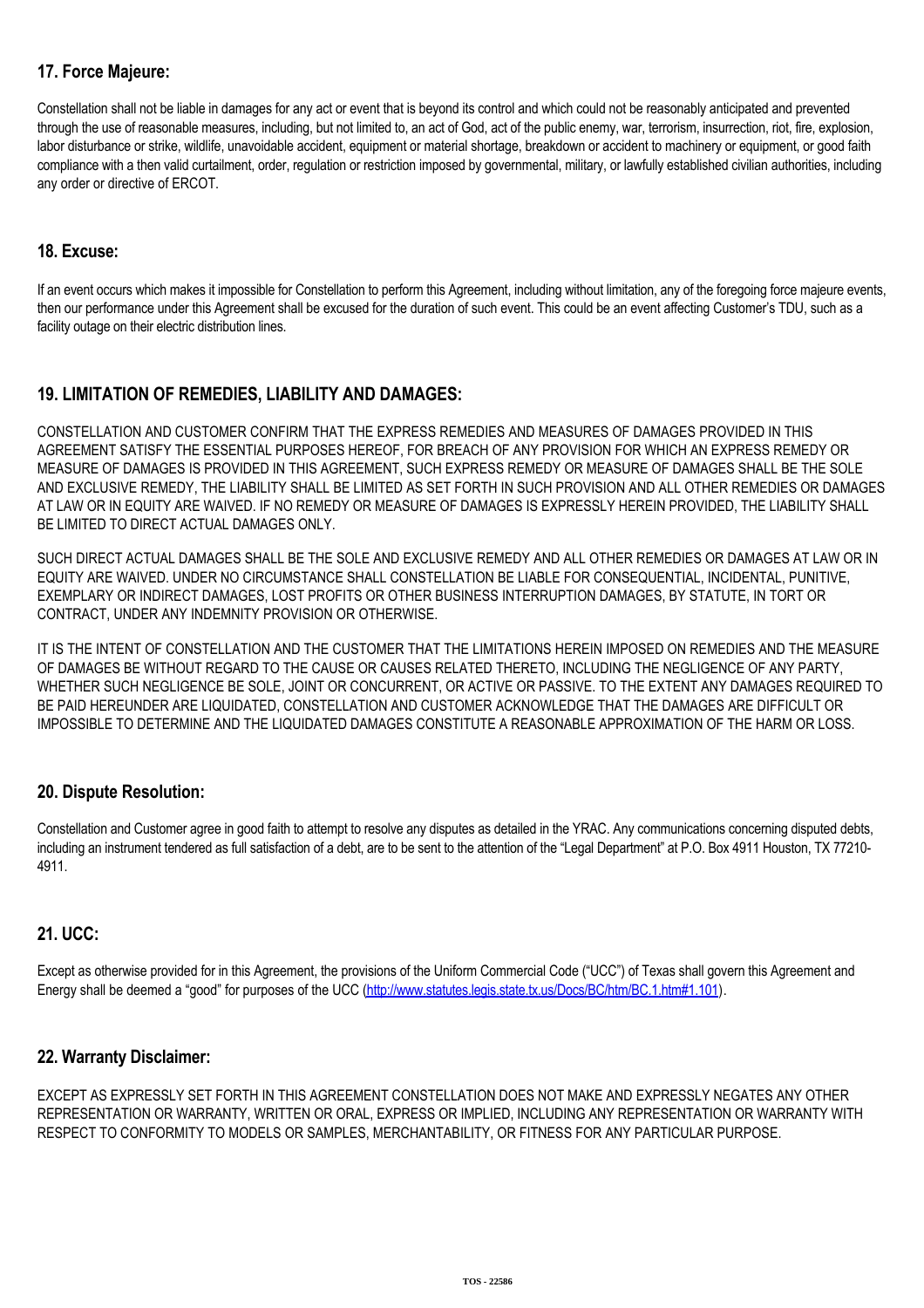## **23. Notices:**

Notices to and from Customer shall be furnished in writing and shall be delivered by electronic mail, United States Postal Service standard mail, certified mail, or overnight carrier. Notice to and from Customer by hand delivery shall be deemed to be received by the close of the business day on which it was hand delivered (unless hand delivered after the close of business in which case it shall be deemed received at the close of the next business day). Notice to and from Customer by overnight mail or courier shall be deemed to have been received two (2) business days after it was sent. FOR PURPOSES OF PROVIDING NOTICE OF BANKRUPTCY TO CONSTELLATION, SUCH NOTICE SHALL ONLY BE EFFECTIVE IF DELIVERED TO THE FOLLOWING ADDRESS: "Legal Department" at P.O. Box 4911 Houston, TX 77210-4911.

#### **24. Governing Law:**

THIS AGREEMENT AND THE RIGHTS AND DUTIES OF Constellation AND CUSTOMER HEREUNDER SHALL BE GOVERNED BY AND CONSTRUED, ENFORCED AND PERFORMED IN ACCORDANCE WITH THE LAW OF THE STATE OF TEXAS, WITHOUT GIVING EFFECT TO PRINCIPLES OF CONFLICTS OF LAWS.

#### **25. Non-Waiver:**

No waiver by any Party hereto of any one or more defaults, by the other Party in the performance of any of the provisions of this Agreement shall be construed as a waiver of any other default or defaults whether of a like kind or different nature.

### **26. Severability:**

Except as otherwise stated herein, any provision or article declared or rendered unlawful by a court of law or regulatory agency with jurisdiction over Constellation or Customer, or deemed unlawful because of a statutory change, will not otherwise affect the lawful obligations that arise under this Agreement.

### **27. No Third Party Beneficiaries:**

Subject to the provisions above under "Assignment," nothing in this Agreement shall provide any benefit to any third party nor shall it provide any third party any claim, cause of action, remedy or right of any kind.

### **28. Right of Rescission:**

For switch requests, Customer has the right to rescind Customer's request for Constellation to become its REP without any Early Termination Fee within three (3) federal business days of the applicant's receipt of the TOS. To rescind this Agreement, Customer shall give notice to Constellation in writing via regular mail at P.O. Box 4911 Houston, TX 77210-4911, or by email at [CustomerCareTX@constellation.com](mailto:CustomerCareTX@constellation.com) or by facsimile at 1 (866) 477-8576 or by calling 1 (866) 917-8271. Rescission requests received after three (3) federal business days are not guaranteed rescissions; however Customer has the right to select another REP and Customer may do so by contacting that REP, but Customer remains responsible for any Early Termination Fees. Regardless of the method or reason for termination or cancellation of this Agreement, Customer is responsible for the payment of any and all services provided to Customer before or after the termination or cancellation of this Agreement. If Customer requests that the TDU read its meter before the normal meter read date Customer may be charged a fee as set by the respective TDU.

### **29. Discrimination:**

Constellation does not discriminate, deny service, or require a prepayment or deposit for service based on a customer's race, creed, color, national origin, ancestry, sex, religion, marital status, lawful source of income, level of income, disability, familial status, location in an economically distressed geographic area, or qualification for low income or energy efficiency services. Further, Constellation does not use a credit score, credit history, or utility payment data as the basis for determining the price for residential electric service for a product with a term of twelve (12) months or less.